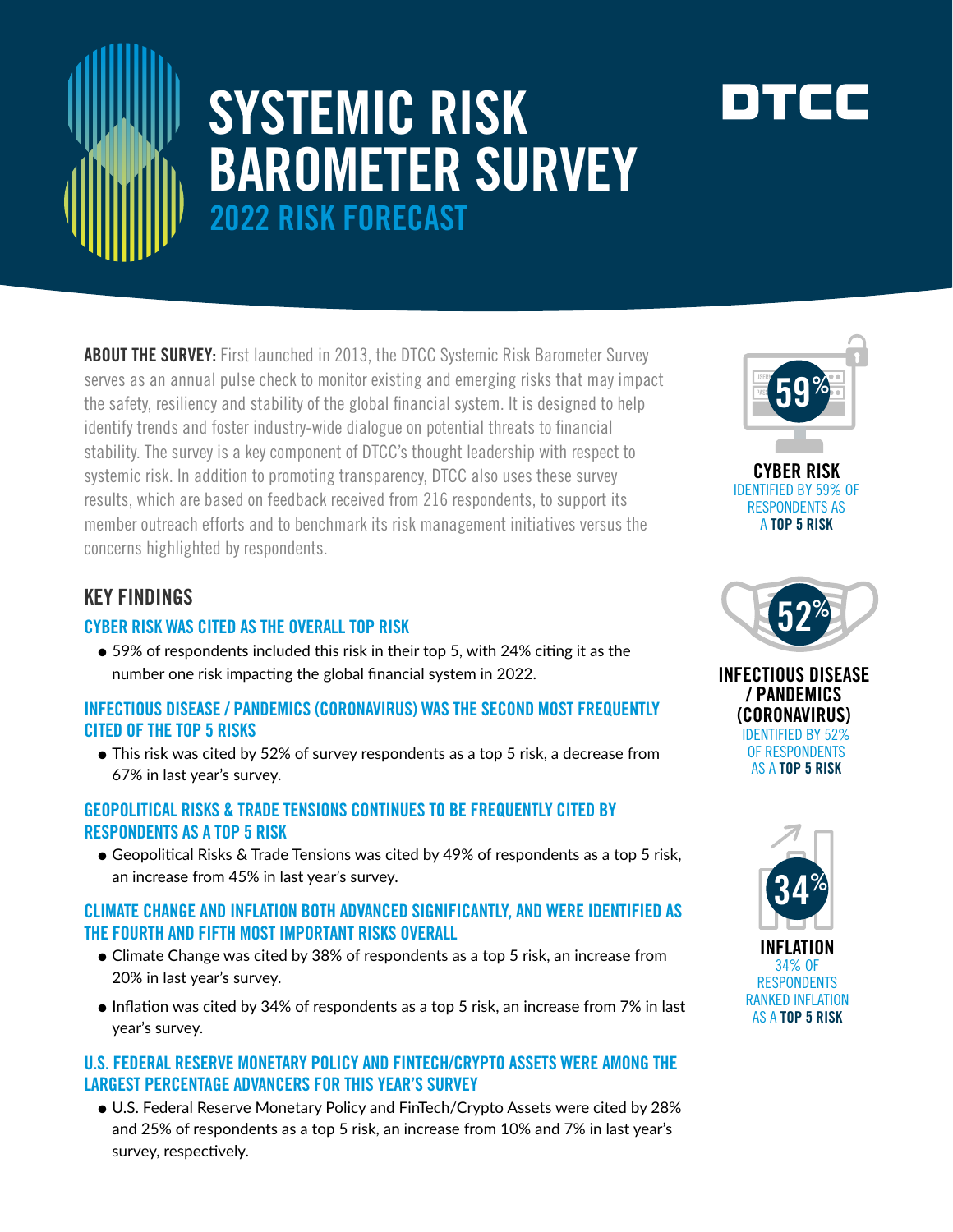## PERSPECTIVES ON RISK

DTCC EXECUTIVES PROVIDE THEIR THOUGHTS ON THE TOP RISKS FACING THE FINANCIAL SERVICES INDUSTRY

#### STEPHEN SCHARF

DTCC Managing Director and Chief Security Officer, on: CYBER RISK



"The cyber threat environment is moving constantly, and cyber criminals are devising new and better ways to infiltrate systems. As cybersecurity threats continue to grow, firms must evolve their approach to cybersecurity, building upon successful methods of the past and identifying new ways to bolster their defense and recovery strategies for the future. The complexity of the financial services industry, the interconnectedness of individual players, and the introduction of new and innovative technologies further heighten the risk of a largescale cyber-attack on the financial sector. That's why cybersecurity and resilience initiatives are never complete. We must continually assess our security measures against the risks we face."

#### DAVID LAFALCE

DTCC Managing Director, Global Business Continuity & Resilience, on: INFECTIOUS DISEASE / PANDEMICS (CORONAVIRUS)



"The Delta variant of Covid-19 continues to highlight the fragility of supply chains and creates an increasingly complex environment. Financial sector firms must take a fresh look at how they can further improve their operational resiliency so they can continue to function and provide critical services under disruptive conditions. Planning for operational resiliency will unquestionably be a strategic priority for firms over the course of 2022 and beyond. This was highlighted by the Covid-19 pandemic. At the same time, because of climate change, firms also need to consider the increased likelihood of natural disasters threatening significant operational disruption."

## ALI WOLPERT

DTCC Managing Director, Head of Global Government Relations, on: GEOPOLITICAL RISKS



"Policy is often spurred by unexpected events or crises. This held true in recent times and we anticipate the impacts continuing to

reverberate throughout 2022. Cybersecurity remains a priority and we continue to work in coordination with legislators across regions and jurisdictions to further strengthen efforts to combat cyber disruptions. We will continue to engage in global discussions as policymakers and industry stakeholders consider a broad range of issues, such as the potential evolution of digital

currencies, risks associated with climate change and the impact of trade tensions on macroeconomic conditions and market volatility."

#### MICHAEL LEIBROCK

DTCC Managing Director, Chief Systemic Risk Officer and Head of Counterparty Credit Risk, on:

INFLATION



"From a macroeconomic perspective, concerns related to inflation are taking center-stage worldwide. A key question for 2022 is to what extent inflation will prove to be a transitory phenomenon. Central banks face a difficult balancing act, as they need to manage inflation in a way that allows the postpandemic recovery to continue, while simultaneously addressing rising concerns around record debt levels and stretched asset valuations. The combination of these circumstances creates a macroeconomic environment in which a relatively small shock could have disruptive consequences on both financial markets and the real economy."

#### ANDREW GRAY

DTCC Managing Director, Group Chief Risk Officer, on: **BUILDING INTELLIGENT RESILIENCE** 



Looking forward to 2022, risk managers face a set of challenges that is unprecedented both in terms of complexity and breadth. The interplay between macroeconomic risks, continued cyber threats, the rise of crypto assets and the impact of climate change - just to name a few areas - creates a dauntingly difficult terrain to navigate. In such an environment, continued vigilance and a cross-disciplinary approach to risk management are more important than ever.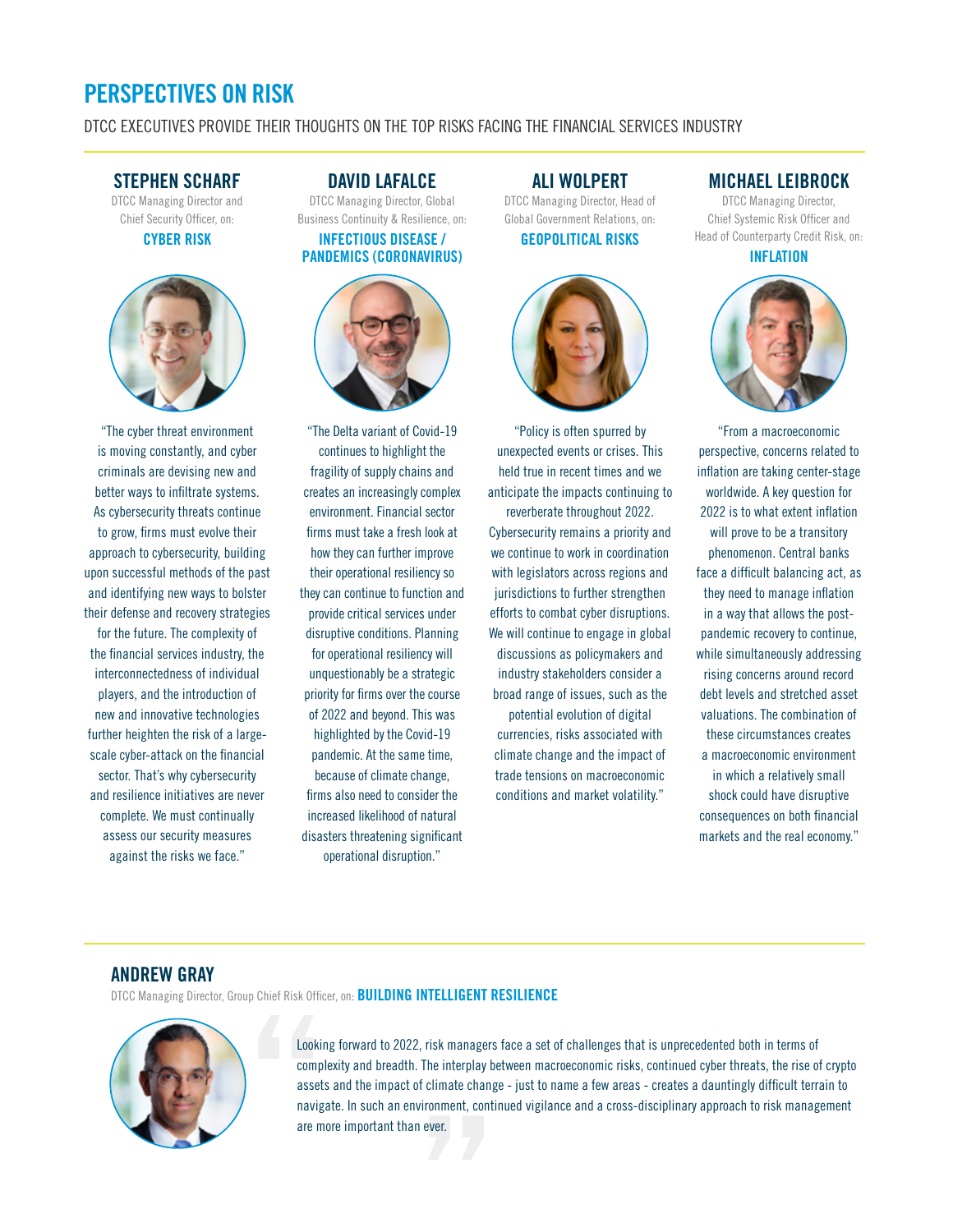## QUESTIONS ON INFLATION, INTEREST RATES AND THE ECONOMIC RECOVERY

# RESPONDENTS WERE ASKED WHETHER THEY (DIS)AGREE WITH A SERIES OF FORWARD-LOOKING STATEMENTS RELATED TO INFLATION, INTEREST RATES AND THE ECONOMIC RECOVERY WITH RESPECT TO THEIR GEOGRAPHICAL AREA.

RESPONDENTS EXPECT INFLATION TO CONTINUE THROUGHOUT 2022.

| <b>STATEMENT</b>                                                                                                                                      | NORTH AMERICAN RESPONDENTS |                 |                  | RESPONDENTS OUTSIDE OF NORTH AMERICA |                 |                  |
|-------------------------------------------------------------------------------------------------------------------------------------------------------|----------------------------|-----------------|------------------|--------------------------------------|-----------------|------------------|
|                                                                                                                                                       | <b>AGREE</b>               | <b>DISAGREE</b> | <b>UNCERTAIN</b> | <b>AGREE</b>                         | <b>DISAGREE</b> | <b>UNCERTAIN</b> |
| One year from now, I expect inflation to be equal to or higher than<br>current levels.                                                                | 81%                        | 9%              | $10\%$           | 74%                                  | 14%             | 12%              |
| Looking ahead to 2022, I am concerned that rates will be kept too low for<br>too long, creating continued inflationary pressure and/or asset bubbles. | 67%                        | 19%             | 14%              | 59%                                  | 27%             | 14%              |
| Central bankers are overly optimistic about the transitory nature<br>of inflation.                                                                    | 61%                        | 20%             | 19%              | 47%                                  | 28%             | 25%              |
| Inflation differentials among euro area countries will increase, causing<br>renewed tensions within the eurozone over the next 12 months.             | 46%                        | 10%             | 44%              | 47%                                  | 22%             | 31%              |
| I am concerned about the risk of stagflation within the next 12 months.                                                                               | 42%                        | 31%             | 27%              | 46%                                  | 34%             | 20%              |
| Elevated sovereign debt levels will keep central banks from raising<br>rates in 2022.                                                                 | 32%                        | 29%             | 39%              | 43%                                  | 22%             | 35%              |
| Looking ahead to 2022, I am concerned that rates will be raised too<br>quickly, thus hampering the ongoing economic recovery.                         | 26%                        | 54%             | 20%              | 31%                                  | 43%             | 26%              |
| Additional stimulus is needed to keep the recovery from stalling in 2022.                                                                             | 18%                        | 65%             | 17%              | 58%                                  | 20%             | 22%              |

## REGIONAL DIFFERENCES

BASED ON THE FEEDBACK RECEIVED FROM 100 RESPONDENTS WITHIN NORTH AMERICA AND 116 RESPONDENTS OUTSIDE OF NORTH AMERICA, WE IDENTIFIED SOME NOTEWORTHY REGIONAL DIFFERENCES.



● North American Respondents ● Respondents outside of North America